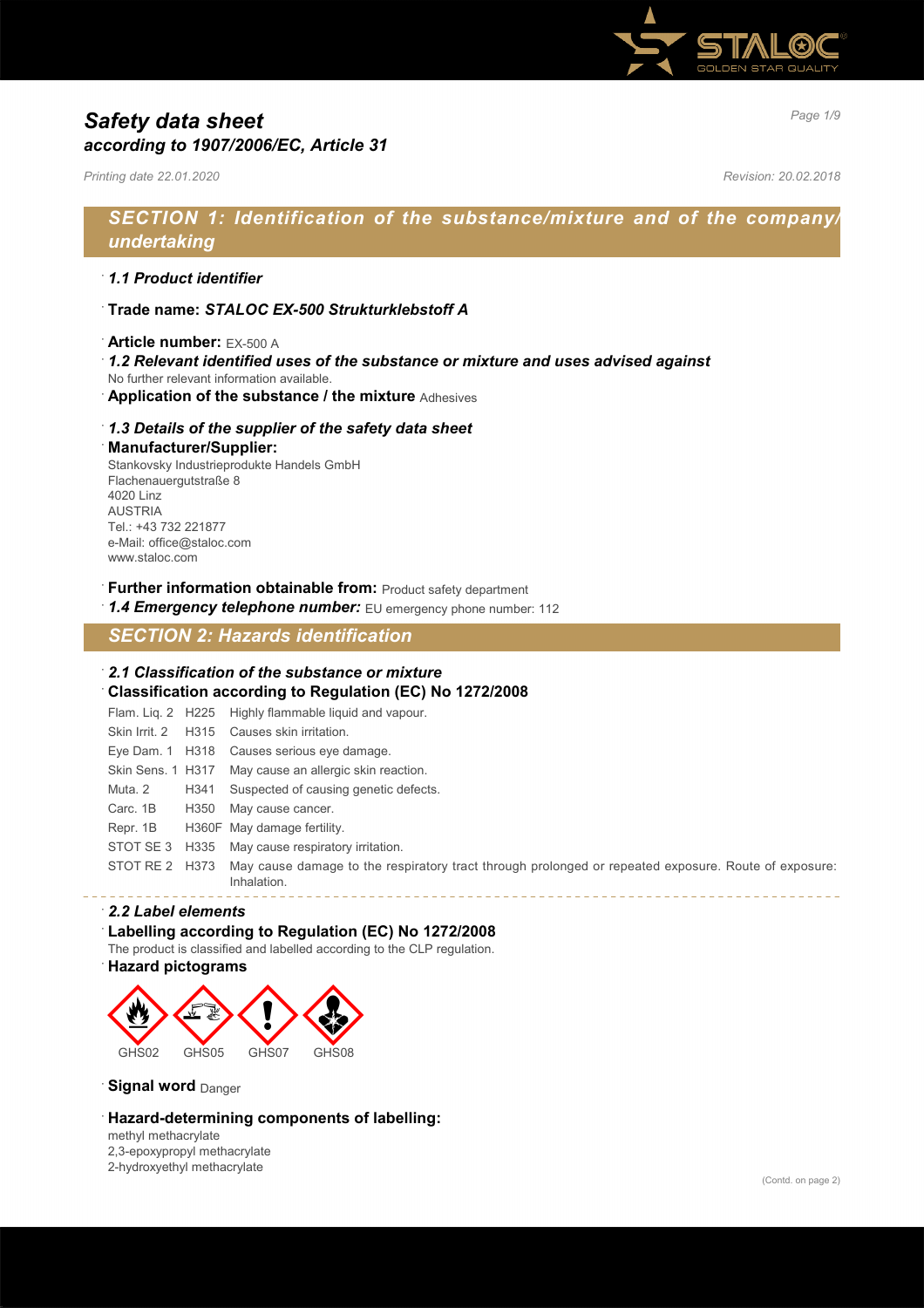

# *Page 2/9 Safety data sheet according to 1907/2006/EC, Article 31*

*Printing date 22.01.2020 Revision: 20.02.2018*

# *Trade name: STALOC EX-500 Strukturklebstoff A*

(Contd. of page 1)

# · **Hazard statements**

- H225 Highly flammable liquid and vapour.
- H315 Causes skin irritation.
- H318 Causes serious eye damage.
- H317 May cause an allergic skin reaction.
- H341 Suspected of causing genetic defects.
- H350 May cause cancer.
- H360F May damage fertility.
- H335 May cause respiratory irritation.
- H373 May cause damage to the respiratory tract through prolonged or repeated exposure. Route of exposure: Inhalation.

#### · **Precautionary statements**

| P <sub>101</sub> | If medical advice is needed, have product container or label at hand.                                                         |
|------------------|-------------------------------------------------------------------------------------------------------------------------------|
| P <sub>102</sub> | Keep out of reach of children.                                                                                                |
| P <sub>103</sub> | Read label before use.                                                                                                        |
|                  | P303+P361+P353 IF ON SKIN (or hair): Take off immediately all contaminated clothing. Rinse skin with water [or shower].       |
|                  | P305+P351+P338 IF IN EYES: Rinse cautiously with water for several minutes. Remove contact lenses, if present and easy to do. |
|                  | Continue rinsing.                                                                                                             |

- 
- P310 Immediately call a POISON CENTER/doctor.<br>P321 Specific treatment (see on this label).
- P321 Specific treatment (see on this label).<br>P362+P364 Take off contaminated clothing and w Take off contaminated clothing and wash it before reuse.
- P405 Store locked up.
- P501 Dispose of contents/container in accordance with local/regional/national/international regulations.
- · *2.3 Other hazards*

#### · **Results of PBT and vPvB assessment**

- · **PBT:** Not applicable.
- · **vPvB:** Not applicable.

## *SECTION 3: Composition/information on ingredients*

#### · *3.2 Chemical characterisation: Mixtures*

**Description:** Mixture of substances listed below with nonhazardous additions.

| Dangerous components:                                            |                                                                                                                                                                                                                                                                                                                                                                                                                                        |                  |
|------------------------------------------------------------------|----------------------------------------------------------------------------------------------------------------------------------------------------------------------------------------------------------------------------------------------------------------------------------------------------------------------------------------------------------------------------------------------------------------------------------------|------------------|
| CAS: 80-62-6<br>EINECS: 201-297-1<br>Index number: 607-035-00-6  | methyl methacrylate<br>Flam. Liq. 2, H225; $\langle \cdot \rangle$ Skin Irrit. 2, H315; Skin Sens. 1, H317; STOT SE 3, H335                                                                                                                                                                                                                                                                                                            | >50-≤100%        |
| CAS: 868-77-9<br>EINECS: 212-782-2<br>Index number: 607-124-00-X | 2-hydroxyethyl methacrylate<br>Skin Irrit. 2, H315; Eye Irrit. 2, H319; Skin Sens. 1, H317                                                                                                                                                                                                                                                                                                                                             | $>10-525%$       |
| CAS: 80-15-9<br>EINECS: 201-254-7<br>Index number: 617-002-00-8  | $\alpha$ , $\alpha$ -dimethylbenzyl hydroperoxide<br><b> ◆ Org. Perox. E, H242; ◆ Acute Tox. 3, H331; ◆ STOT RE 2, H373; ◆ Skin Corr.</b> 1B, H314; ◆ Aquatic Chronic 2, H411; ◆ Acute Tox. 4, H302; Acute Tox. 4, H312<br>Specific concentration limits: Skin Corr. 1B; H314: C ≥ 10 %<br>Skin Irrit. 2; H315: $3\%$ ≤ C < 10 %<br>Eye Dam. 1; H318: $C ≥ 3 %$<br>Eye Irrit. 2; H319: 1 % $\leq$ C < 3 %<br>STOT SE 3; H335: C ≥ 10 % | $\geq 1 - 2.5\%$ |
| CAS: 106-91-2<br>EINECS: 203-441-9<br>Index number: 607-123-00-4 | 2,3-epoxypropyl methacrylate<br>Acute Tox. 3, H311; $\circledast$ Muta. 2, H341; Carc. 1B, H350; Repr. 1B, H360F; STOT RE<br>1, H372; A Skin Corr. 1Č, H314; Eye Dam. 1, H318; A Acute Tox. 4, H302; Skin Sens.<br>1, H317; STOT SE 3, H335                                                                                                                                                                                            | $≥1 - ≤2.5%$     |

Additional information: For the wording of the listed hazard phrases refer to section 16.

# *SECTION 4: First aid measures*

#### · *4.1 Description of first aid measures* · **General information:**

Immediately remove any clothing soiled by the product.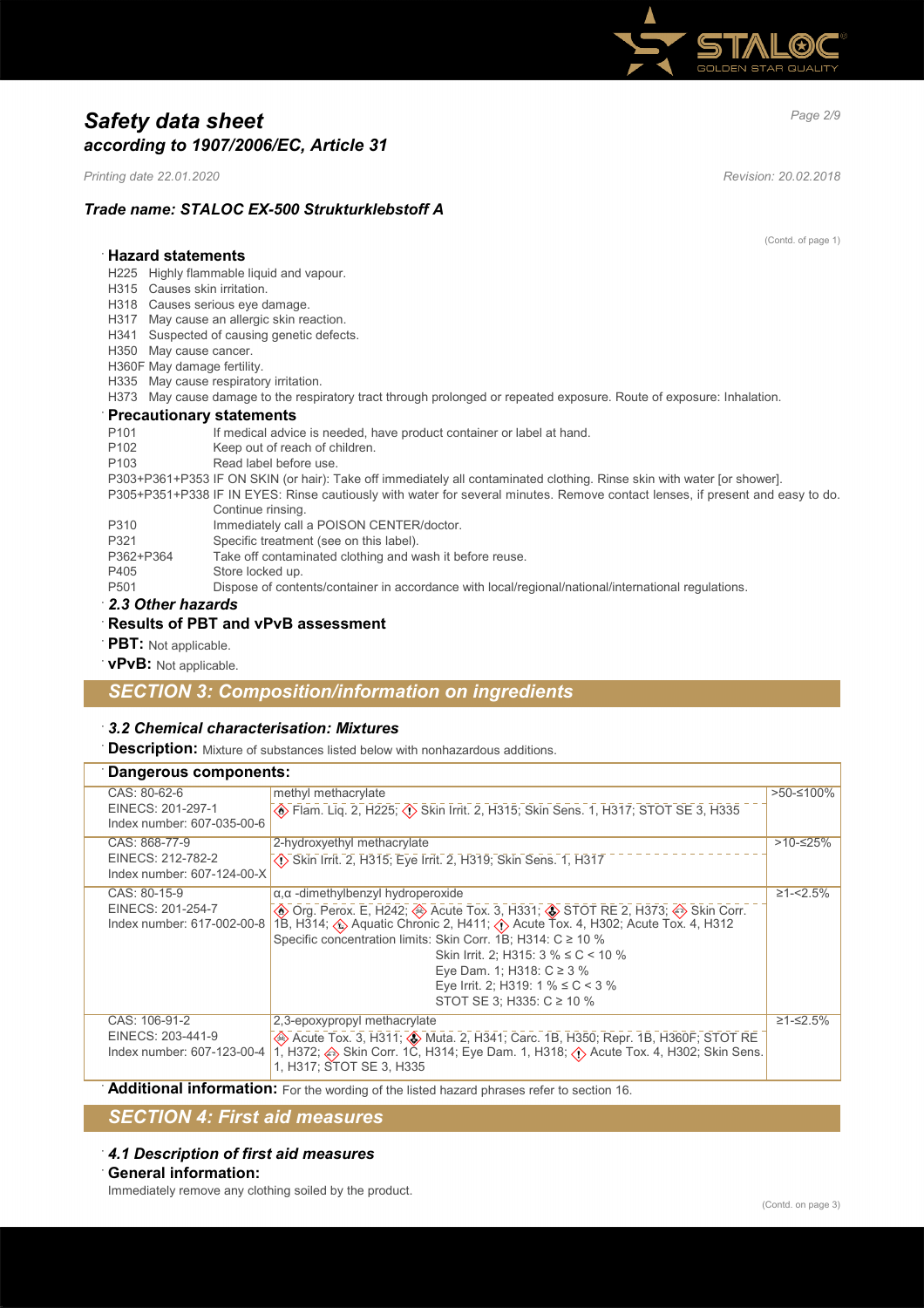

# *Page 3/9 Safety data sheet according to 1907/2006/EC, Article 31*

*Printing date 22.01.2020 Revision: 20.02.2018*

# *Trade name: STALOC EX-500 Strukturklebstoff A*

(Contd. of page 2)

Symptoms of poisoning may even occur after several hours; therefore medical observation for at least 48 hours after the accident. · **After inhalation:**

Supply fresh air and to be sure call for a doctor.

In case of unconsciousness place patient stably in side position for transportation.

- After skin contact: Immediately wash with water and soap and rinse thoroughly.
- After eye contact: Rinse opened eye for several minutes under running water. Then consult a doctor.
- After swallowing: If symptoms persist consult doctor.
- 4.2 Most important symptoms and effects, both acute and delayed No further relevant information available.
- · *4.3 Indication of any immediate medical attention and special treatment needed*
- No further relevant information available.

## *SECTION 5: Firefighting measures*

- · *5.1 Extinguishing media*
- Suitable extinguishing agents: CO2, powder or water spray. Fight larger fires with water spray or alcohol resistant foam.
- **For safety reasons unsuitable extinguishing agents: Water with full jet**
- · *5.2 Special hazards arising from the substance or mixture*

During heating or in case of fire poisonous gases are produced.

- · *5.3 Advice for firefighters*
- **Protective equipment:** Mouth respiratory protective device.

## *SECTION 6: Accidental release measures*

· *6.1 Personal precautions, protective equipment and emergency procedures* Mount respiratory protective device.

Wear protective equipment. Keep unprotected persons away.

6.2 **Environmental precautions:** Do not allow to enter sewers/ surface or ground water.

#### · *6.3 Methods and material for containment and cleaning up:*

Absorb with liquid-binding material (sand, diatomite, acid binders, universal binders, sawdust).

Use neutralising agent.

Dispose contaminated material as waste according to item 13. Ensure adequate ventilation.

· *6.4 Reference to other sections*

See Section 7 for information on safe handling.

See Section 8 for information on personal protection equipment. See Section 13 for disposal information.

# *SECTION 7: Handling and storage*

### · *7.1 Precautions for safe handling*

Ensure good ventilation/exhaustion at the workplace. Open and handle receptacle with care. Prevent formation of aerosols.

- · **Information about fire and explosion protection:** Keep ignition sources away - Do not smoke. Protect against electrostatic charges. Keep respiratory protective device available.
- · *7.2 Conditions for safe storage, including any incompatibilities*
- · **Storage:**
- **Requirements to be met by storerooms and receptacles:** Store in a cool location.
- **Information about storage in one common storage facility: Not required.**
- **Further information about storage conditions:**
- Keep container tightly sealed.

Store in cool, dry conditions in well sealed receptacles.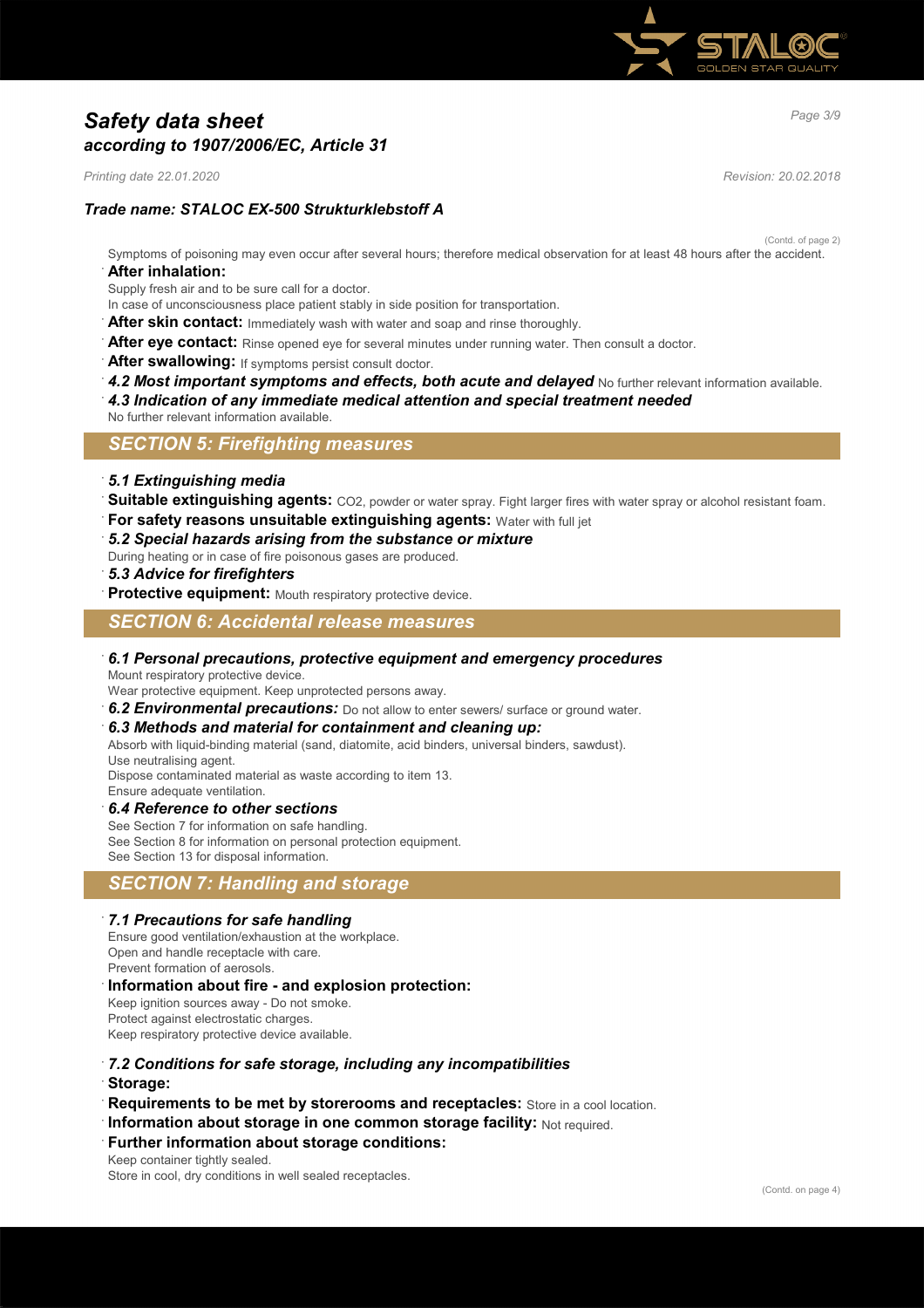

# *Page 4/9 Safety data sheet according to 1907/2006/EC, Article 31*

*Printing date 22.01.2020 Revision: 20.02.2018*

# *Trade name: STALOC EX-500 Strukturklebstoff A*

(Contd. of page 3)

· *7.3 Specific end use(s)* No further relevant information available.

# *SECTION 8: Exposure controls/personal protection*

· **Additional information about design of technical facilities:** No further data; see item 7.

#### · *8.1 Control parameters*

#### · **Ingredients with limit values that require monitoring at the workplace:**

#### **80-62-6 methyl methacrylate**

IOELV Short-term value: 100 ppm

### Long-term value: 50 ppm

Additional information: The lists valid during the making were used as basis.

#### · *8.2 Exposure controls*

#### · **Personal protective equipment:**

#### · **General protective and hygienic measures:**

Keep away from foodstuffs, beverages and feed. Immediately remove all soiled and contaminated clothing Wash hands before breaks and at the end of work Store protective clothing separately. Avoid contact with the skin.

Avoid contact with the eyes and skin.

#### · **Respiratory protection:**

In case of brief exposure or low pollution use respiratory filter device. In case of intensive or longer exposure use self-contained respiratory protective device.

#### · **Protection of hands:**



Protective gloves

The glove material has to be impermeable and resistant to the product/ the substance/ the preparation. Due to missing tests no recommendation to the glove material can be given for the product/ the preparation/ the chemical mixture. Selection of the glove material on consideration of the penetration times, rates of diffusion and the degradation

#### · **Material of gloves**

The selection of the suitable gloves does not only depend on the material, but also on further marks of quality and varies from manufacturer to manufacturer. As the product is a preparation of several substances, the resistance of the glove material can not be calculated in advance and has therefore to be checked prior to the application.

#### **Penetration time of glove material**

The exact break through time has to be found out by the manufacturer of the protective gloves and has to be observed.

#### · **Eye protection:**



Tightly sealed goggles

# *SECTION 9: Physical and chemical properties*

| 9.1 Information on basic physical and chemical properties<br><b>General Information</b> |                |  |
|-----------------------------------------------------------------------------------------|----------------|--|
| Appearance:                                                                             |                |  |
| Form:                                                                                   | Fluid          |  |
| Colour:                                                                                 | Colourless     |  |
| <sup>∴</sup> Odour:                                                                     | Characteristic |  |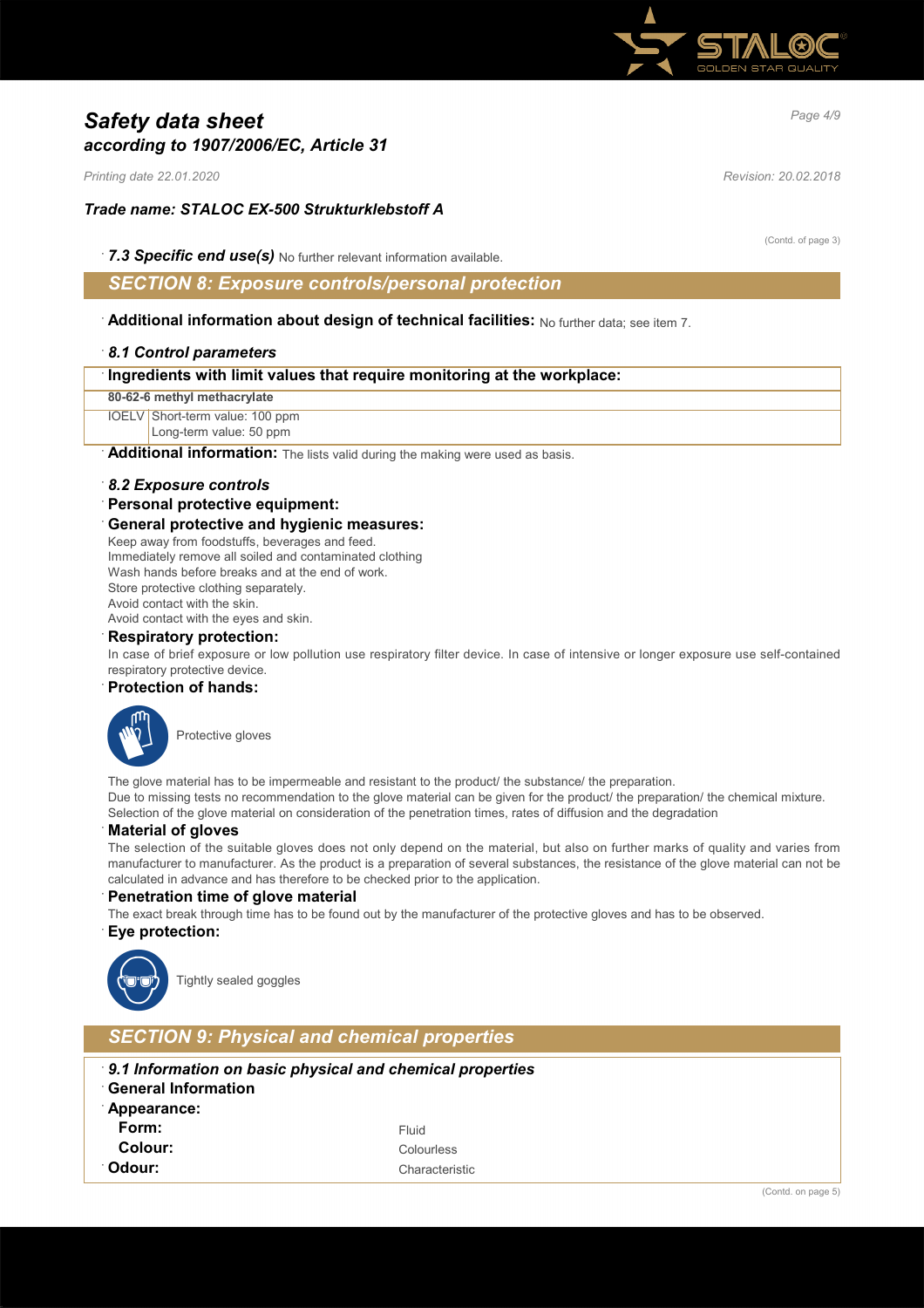

# *Page 5/9 Safety data sheet according to 1907/2006/EC, Article 31*

*Printing date 22.01.2020 Revision: 20.02.2018*

# *Trade name: STALOC EX-500 Strukturklebstoff A*

|                                                                                                                       | (Contd. of page 4)                                                                             |
|-----------------------------------------------------------------------------------------------------------------------|------------------------------------------------------------------------------------------------|
| <b>Odour threshold:</b>                                                                                               | Not determined.                                                                                |
| pH-value:                                                                                                             | Not determined.                                                                                |
| <b>Change in condition</b><br><b>Melting point/freezing point:</b><br>Initial boiling point and boiling range: 101 °C | Undetermined.                                                                                  |
| <b>Flash point:</b>                                                                                                   | $15^{\circ}$ C                                                                                 |
| <b>Flammability (solid, gas):</b>                                                                                     | Not applicable.                                                                                |
| Ignition temperature:                                                                                                 | 430 °C                                                                                         |
| Decomposition temperature:                                                                                            | Not determined.                                                                                |
| Auto-ignition temperature:                                                                                            | Product is not selfigniting.                                                                   |
| <b>Explosive properties:</b>                                                                                          | Product is not explosive. However, formation of explosive air/vapour mixtures<br>are possible. |
| <b>Explosion limits:</b>                                                                                              |                                                                                                |
| Lower:                                                                                                                | 2.1 Vol %                                                                                      |
| Upper:                                                                                                                | 12.5 Vol %                                                                                     |
| Vapour pressure at 20 °C:                                                                                             | 47 hPa                                                                                         |
| Density at 20 °C:                                                                                                     | 1.1 $g/cm3$                                                                                    |
| <b>Relative density</b>                                                                                               | Not determined.                                                                                |
| <b>Vapour density</b>                                                                                                 | Not determined.                                                                                |
| <b>Evaporation rate</b>                                                                                               | Not determined.                                                                                |
| Solubility in / Miscibility with                                                                                      |                                                                                                |
| water:                                                                                                                | Not miscible or difficult to mix.                                                              |
| Partition coefficient: n-octanol/water:                                                                               | Not determined.                                                                                |
| <b>Viscosity:</b>                                                                                                     |                                                                                                |
| Dynamic at 20 °C:                                                                                                     | 4,000 mPas                                                                                     |
| Kinematic:                                                                                                            | Not determined.                                                                                |
| <b>Solvent content:</b>                                                                                               |                                                                                                |
| Solids content:                                                                                                       | 51.0%                                                                                          |
| 9.2 Other information                                                                                                 | No further relevant information available.                                                     |
|                                                                                                                       |                                                                                                |

# *SECTION 10: Stability and reactivity*

· *10.1 Reactivity* No further relevant information available.

· *10.2 Chemical stability*

· **Thermal decomposition / conditions to be avoided:** No decomposition if used according to specifications.

· *10.3 Possibility of hazardous reactions* No dangerous reactions known.

· *10.4 Conditions to avoid* No further relevant information available.

· *10.5 Incompatible materials:* No further relevant information available.

· *10.6 Hazardous decomposition products:* No dangerous decomposition products known.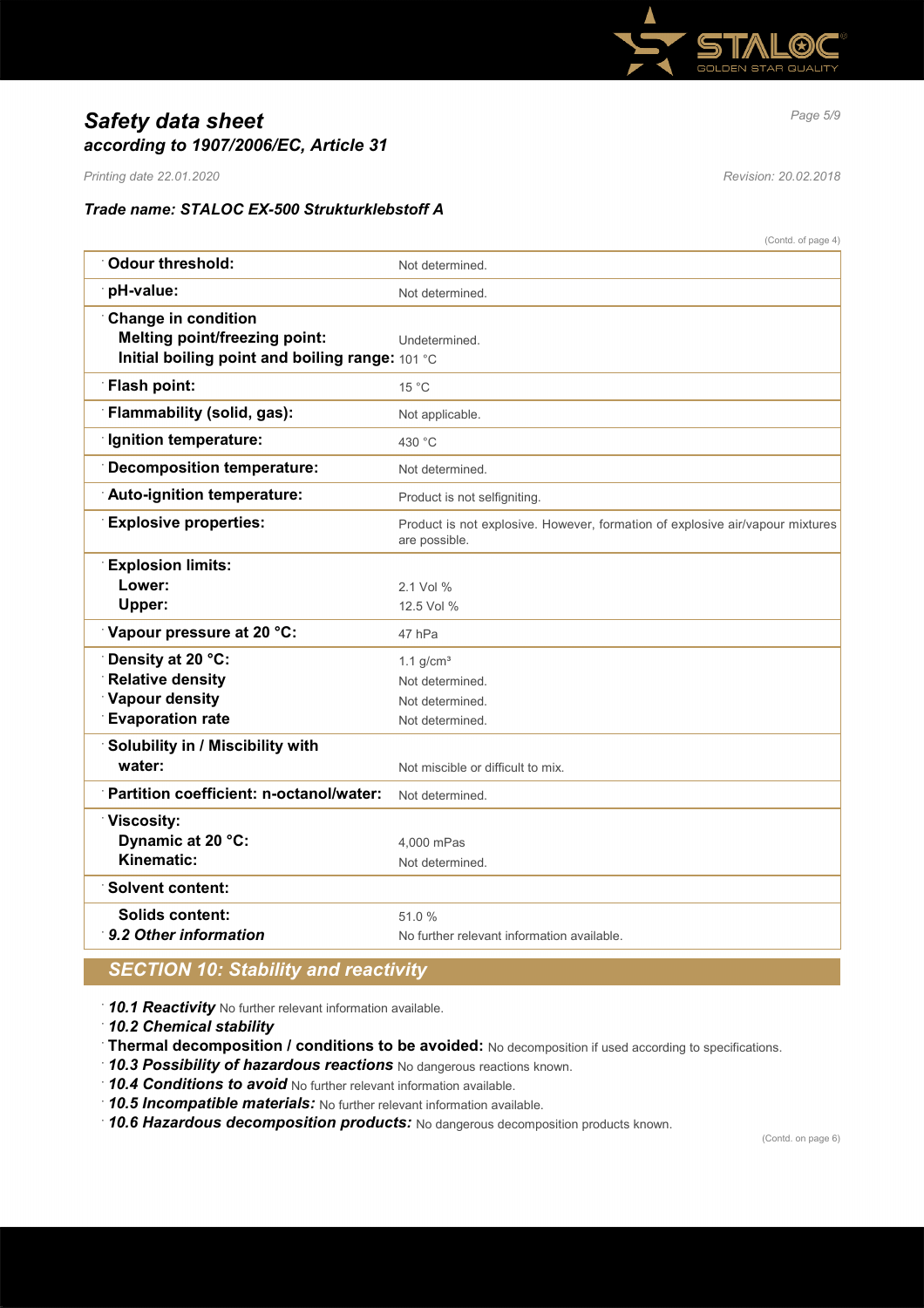

# *Page 6/9 Safety data sheet according to 1907/2006/EC, Article 31*

*Printing date 22.01.2020 Revision: 20.02.2018*

*Trade name: STALOC EX-500 Strukturklebstoff A*

(Contd. of page 5)

# *SECTION 11: Toxicological information*

### · *11.1 Information on toxicological effects*

**Acute toxicity** Based on available data, the classification criteria are not met.

### · **LD/LC50 values relevant for classification:**

|        | 80-62-6 methyl methacrylate                |                                      |  |
|--------|--------------------------------------------|--------------------------------------|--|
| Oral   | LD50                                       | $7,872$ mg/kg (rat)                  |  |
|        | 868-77-9 2-hydroxyethyl methacrylate       |                                      |  |
| Oral   | LD50                                       | 5,050 mg/kg (rat)                    |  |
|        | 80-15-9 α, α -dimethylbenzyl hydroperoxide |                                      |  |
| Oral   | LD <sub>50</sub>                           | 382 mg/kg (rat)                      |  |
| Dermal | LD50                                       | 500 mg/kg (rat)                      |  |
|        |                                            | Inhalative LC50/4 h $220$ mg/l (rat) |  |
|        | 106-91-2 2,3-epoxypropyl methacrylate      |                                      |  |
| Oral   | LD50                                       | 597 mg/kg (rat)                      |  |
| Dermal | LD50                                       | 469 mg/kg (rabbit)                   |  |
|        | Delive can fund to set officials.          |                                      |  |

### · **Primary irritant effect:**

# **Skin corrosion/irritation**

Causes skin irritation.

# · **Serious eye damage/irritation**

Causes serious eye damage.

# · **Respiratory or skin sensitisation**

May cause an allergic skin reaction.

# · **CMR effects (carcinogenity, mutagenicity and toxicity for reproduction)**

- · **Germ cell mutagenicity**
- Suspected of causing genetic defects.
- · **Carcinogenicity**
- May cause cancer.
- **Reproductive toxicity**
- May damage fertility.

## · **STOT-single exposure**

May cause respiratory irritation.

# · **STOT-repeated exposure**

May cause damage to the respiratory tract through prolonged or repeated exposure. Route of exposure: Inhalation. Aspiration hazard Based on available data, the classification criteria are not met.

# *SECTION 12: Ecological information*

## · *12.1 Toxicity*

- · **Aquatic toxicity:** No further relevant information available.
- · *12.2 Persistence and degradability* No further relevant information available.
- · *12.3 Bioaccumulative potential* No further relevant information available.
- · *12.4 Mobility in soil* No further relevant information available.
- · **Additional ecological information:**

#### · **General notes:**

Water hazard class 1 (German Regulation) (Self-assessment): slightly hazardous for water Do not allow undiluted product or large quantities of it to reach ground water, water course or sewage system. Must not reach sewage water or drainage ditch undiluted or unneutralised.

### · *12.5 Results of PBT and vPvB assessment*

- **PBT:** Not applicable.
- · **vPvB:** Not applicable.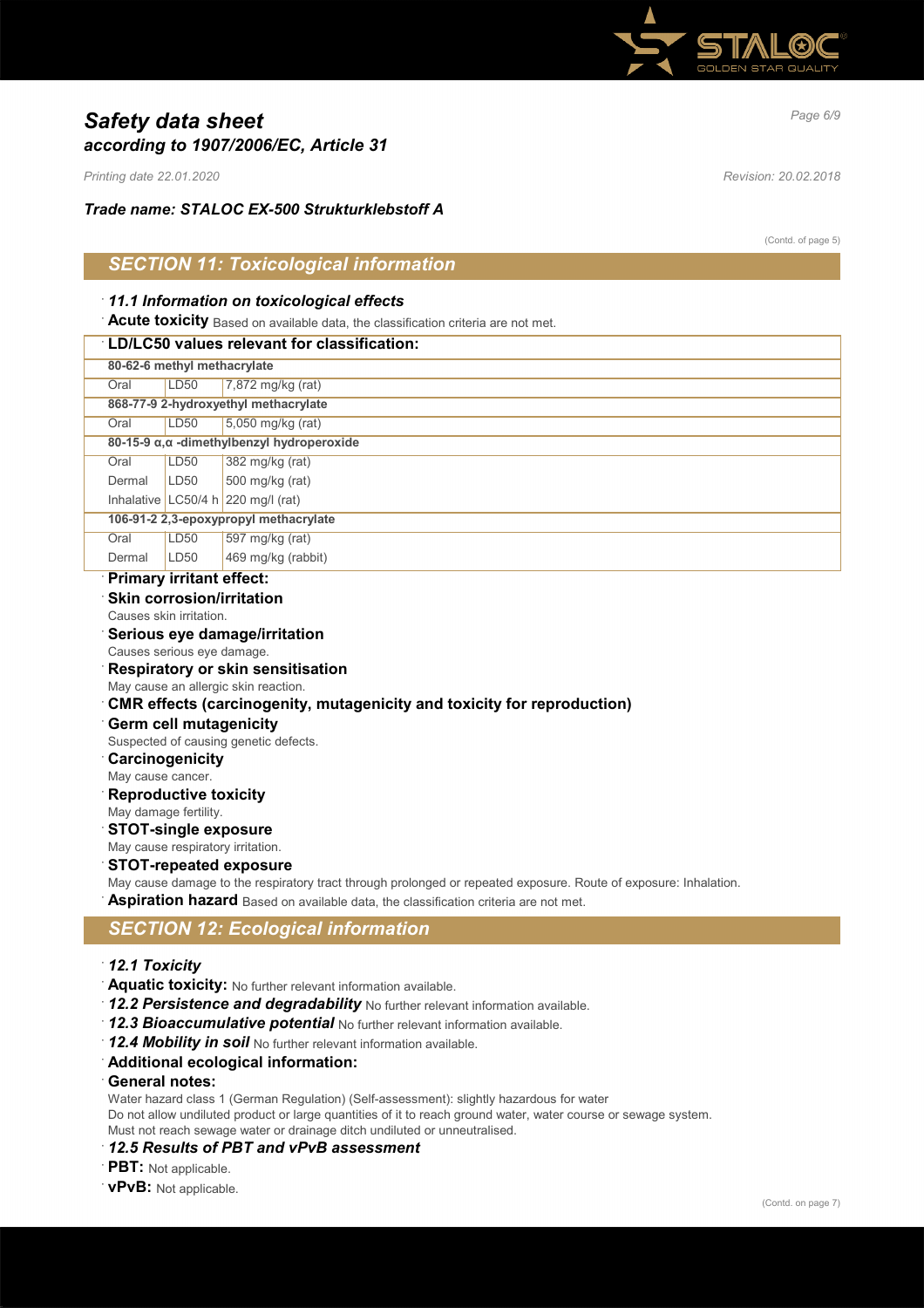

# *Page 7/9 Safety data sheet according to 1907/2006/EC, Article 31*

*Printing date 22.01.2020 Revision: 20.02.2018*

## *Trade name: STALOC EX-500 Strukturklebstoff A*

(Contd. of page 6)

· *12.6 Other adverse effects* No further relevant information available.

# *SECTION 13: Disposal considerations*

### · *13.1 Waste treatment methods*

· **Recommendation** Must not be disposed together with household garbage. Do not allow product to reach sewage system.

## · **Uncleaned packaging:**

· **Recommendation:** Disposal must be made according to official regulations.

| <b>SECTION 14: Transport information</b>                                                                    |                                                                                                                        |  |
|-------------------------------------------------------------------------------------------------------------|------------------------------------------------------------------------------------------------------------------------|--|
| 14.1 UN-Number<br><b>ADR, IMDG, IATA</b>                                                                    | <b>UN1133</b>                                                                                                          |  |
| 14.2 UN proper shipping name<br><b>ADR</b><br><b>IMDG, IATA</b>                                             | 1133 ADHESIVES<br><b>ADHESIVES</b>                                                                                     |  |
| 14.3 Transport hazard class(es)<br><b>ADR, IMDG, IATA</b>                                                   |                                                                                                                        |  |
|                                                                                                             |                                                                                                                        |  |
| <b>Class</b>                                                                                                | 3 Flammable liquids.                                                                                                   |  |
| Label                                                                                                       | 3                                                                                                                      |  |
| 14.4 Packing group<br><b>ADR, IMDG, IATA</b>                                                                | $\mathbf{III}$                                                                                                         |  |
| 14.5 Environmental hazards:                                                                                 | Not applicable.                                                                                                        |  |
| 14.6 Special precautions for user<br>Danger code (Kemler):<br><b>EMS Number:</b><br><b>Stowage Category</b> | Warning: Flammable liquids.<br>$F-E$ , S-D                                                                             |  |
|                                                                                                             | A                                                                                                                      |  |
| 14.7 Transport in bulk according to Annex II of<br><b>Marpol and the IBC Code</b>                           | Not applicable.                                                                                                        |  |
| Transport/Additional information:                                                                           |                                                                                                                        |  |
| <b>ADR</b><br>Limited quantities (LQ)<br><b>Excepted quantities (EQ)</b>                                    | 5L<br>Code: E1<br>Maximum net quantity per inner packaging: 30 ml<br>Maximum net quantity per outer packaging: 1000 ml |  |
| <b>Transport category</b>                                                                                   | 3                                                                                                                      |  |
| <b>Tunnel restriction code</b>                                                                              | Ε                                                                                                                      |  |
| ∴IMDG<br>Limited quantities (LQ)                                                                            | 5L                                                                                                                     |  |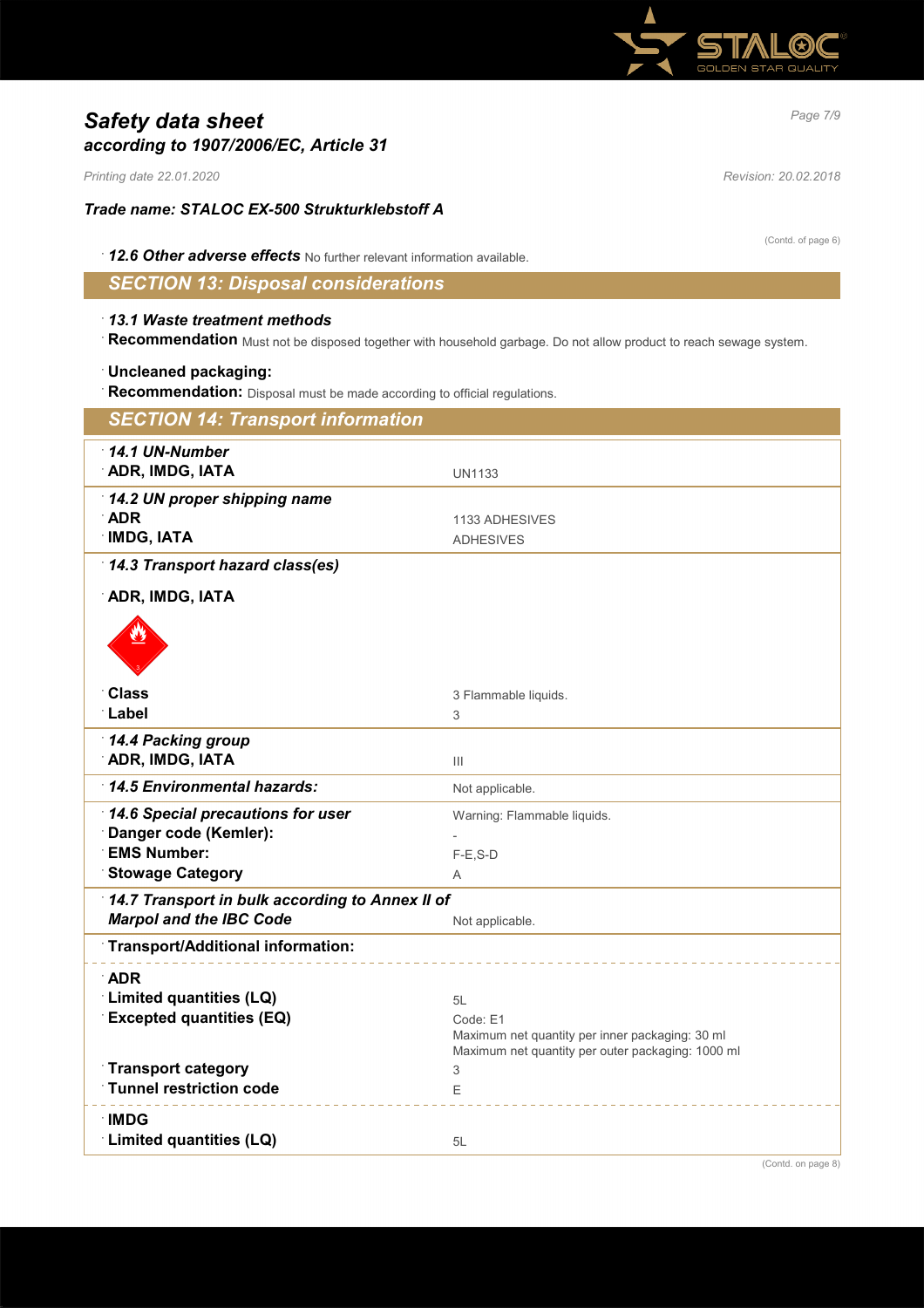

# *Page 8/9 Safety data sheet according to 1907/2006/EC, Article 31*

*Printing date 22.01.2020 Revision: 20.02.2018*

## *Trade name: STALOC EX-500 Strukturklebstoff A*

|                                 |                                                                                                                  | (Contd. of page 7) |
|---------------------------------|------------------------------------------------------------------------------------------------------------------|--------------------|
| <b>Excepted quantities (EQ)</b> | Code: F1<br>Maximum net quantity per inner packaging: 30 ml<br>Maximum net quantity per outer packaging: 1000 ml |                    |
| <b>UN "Model Regulation":</b>   | UN 1133 ADHESIVES, 3. III                                                                                        |                    |
|                                 |                                                                                                                  |                    |

# *SECTION 15: Regulatory information*

### · *15.1 Safety, health and environmental regulations/legislation specific for the substance or mixture*

### · **Directive 2012/18/EU**

**Named dangerous substances - ANNEX I** None of the ingredients is listed.

- **Seveso category** P5c FLAMMABLE LIQUIDS
- · **Qualifying quantity (tonnes) for the application of lower-tier requirements** 5,000 t
- · **Qualifying quantity (tonnes) for the application of upper-tier requirements** 50,000 t
- **REGULATION (EC) No 1907/2006 ANNEX XVII** Conditions of restriction: 3, 28, 30

#### · **National regulations:**

· **Additional classification according to Decree on Hazardous Materials, Annex II:**

Carcinogenic hazardous material group III (dangerous).

#### · **Information about limitation of use:**

Workers are not allowed to be exposed to the hazardous carcinogenic materials contained in this preparation. Exceptions can be made by the authorities in certain cases.

15.2 Chemical safety assessment: A Chemical Safety Assessment has not been carried out.

# *SECTION 16: Other information*

This information is based on our present knowledge. However, this shall not constitute a guarantee for any specific product features and shall not establish a legally valid contractual relationship.

#### · **Relevant phrases**

- H225 Highly flammable liquid and vapour.
- H242 Heating may cause a fire.
- H302 Harmful if swallowed.
- H311 Toxic in contact with skin.
- H312 Harmful in contact with skin.
- H314 Causes severe skin burns and eye damage.
- H315 Causes skin irritation.
- H317 May cause an allergic skin reaction.
- H318 Causes serious eye damage.
- H319 Causes serious eye irritation.
- H331 Toxic if inhaled.
- H335 May cause respiratory irritation.
- H341 Suspected of causing genetic defects.
- H350 May cause cancer.
- H360F May damage fertility.
- H372 Causes damage to the respiratory tract through prolonged or repeated exposure. Route of exposure: Inhalation.
- H373 May cause damage to the respiratory tract through prolonged or repeated exposure. Route of exposure: Inhalation.
- H411 Toxic to aquatic life with long lasting effects.

## **Department issuing SDS: Product safety department**

· **Contact:** Hr Stankovsky

#### · **Abbreviations and acronyms:**

ADR: Accord européen sur le transport des marchandises dangereuses par Route (European Agreement concerning the International Carriage of Dangerous Goods by Road) IMDG: International Maritime Code for Dangerous Goods IATA: International Air Transport Association

GHS: Globally Harmonised System of Classification and Labelling of Chemicals

EINECS: European Inventory of Existing Commercial Chemical Substances

ELINCS: European List of Notified Chemical Substances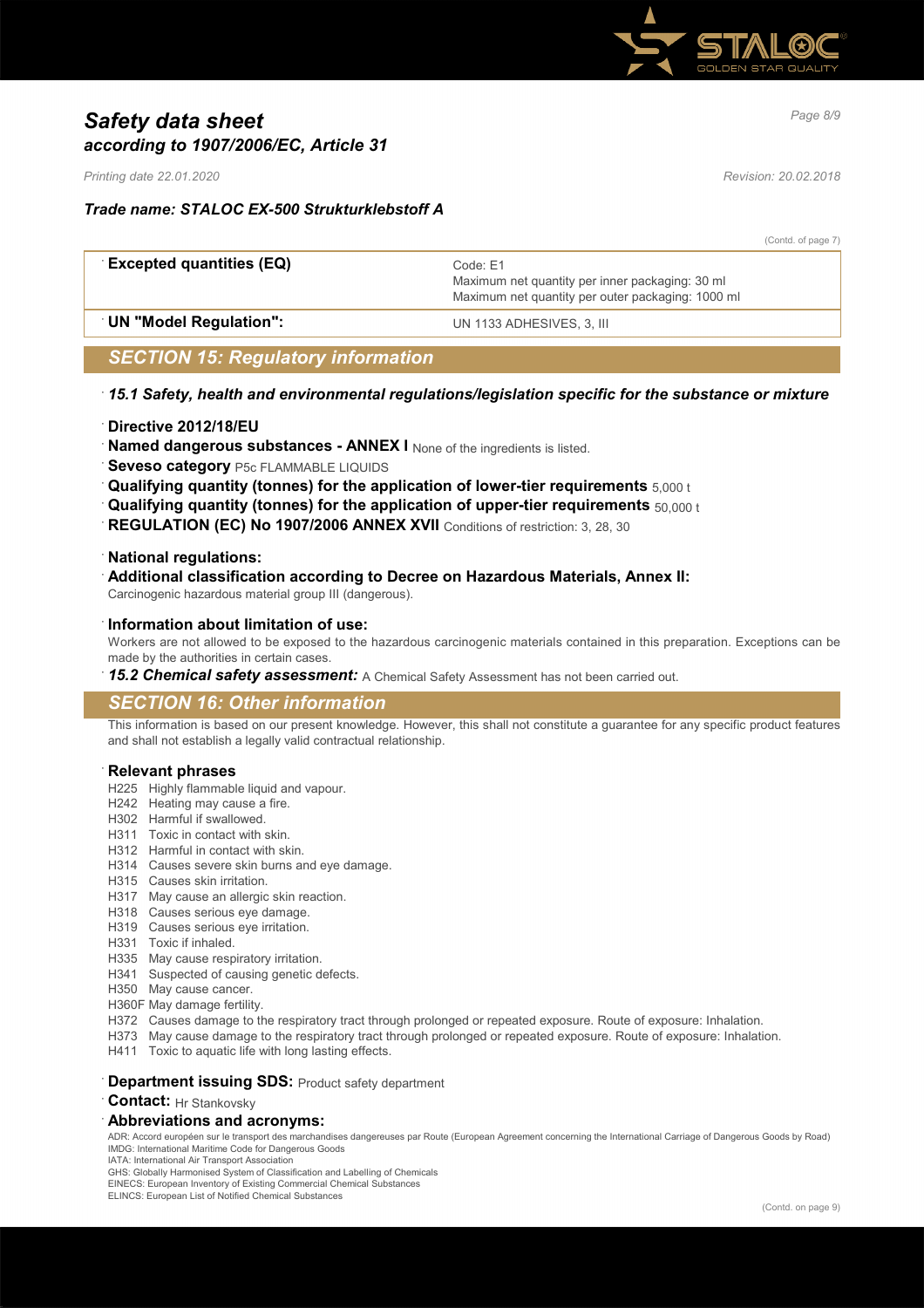

# *Page 9/9 Safety data sheet according to 1907/2006/EC, Article 31*

*Printing date 22.01.2020 Revision: 20.02.2018*

# *Trade name: STALOC EX-500 Strukturklebstoff A*

CAS: Chemical Abstracts Service (division of the American Chemical Society) LC50: Lethal concentration, 50 percent LD50: Lethal dose, 50 percent PBT: Persistent, Bioaccumulative and Toxic vPvB: very Persistent and very Bioaccumulative<br>Flam. Liq. 2: Flammable liquids – Category 2<br>Org. Perox. E: Organic peroxides – Type E/F<br>Acute Tox. 4: Acute toxicity - oral – Category 4<br>Acute Tox. 3: Acute toxicity - inhala Skin Corr. 1C: Skin corrosion/irritation – Category 1C Skin Irrit. 2: Skin corrosion/irritation – Category 2 Eye Dam. 1: Serious eye damage/eye irritation – Category 1 Eye Irrit. 2: Serious eye damage/eye irritation – Category 2 Skin Sens. 1: Skin sensitisation – Category 1 Muta. 2: Germ cell mutagenicity – Category 2 Carc. 1B: Carcinogenicity – Category 1B Repr. 1B: Reproductive toxicity – Category 1B<br>STOT SE 3: Specific target organ toxicity (single exposure) – Category 3<br>STOT RE 1: Specific target organ toxicity (repeated exposure) – Category 1 STOT RE 2: Specific target organ toxicity (repeated exposure) – Category 2 Aquatic Chronic 2: Hazardous to the aquatic environment - long-term aquatic hazard – Category 2

(Contd. of page 8)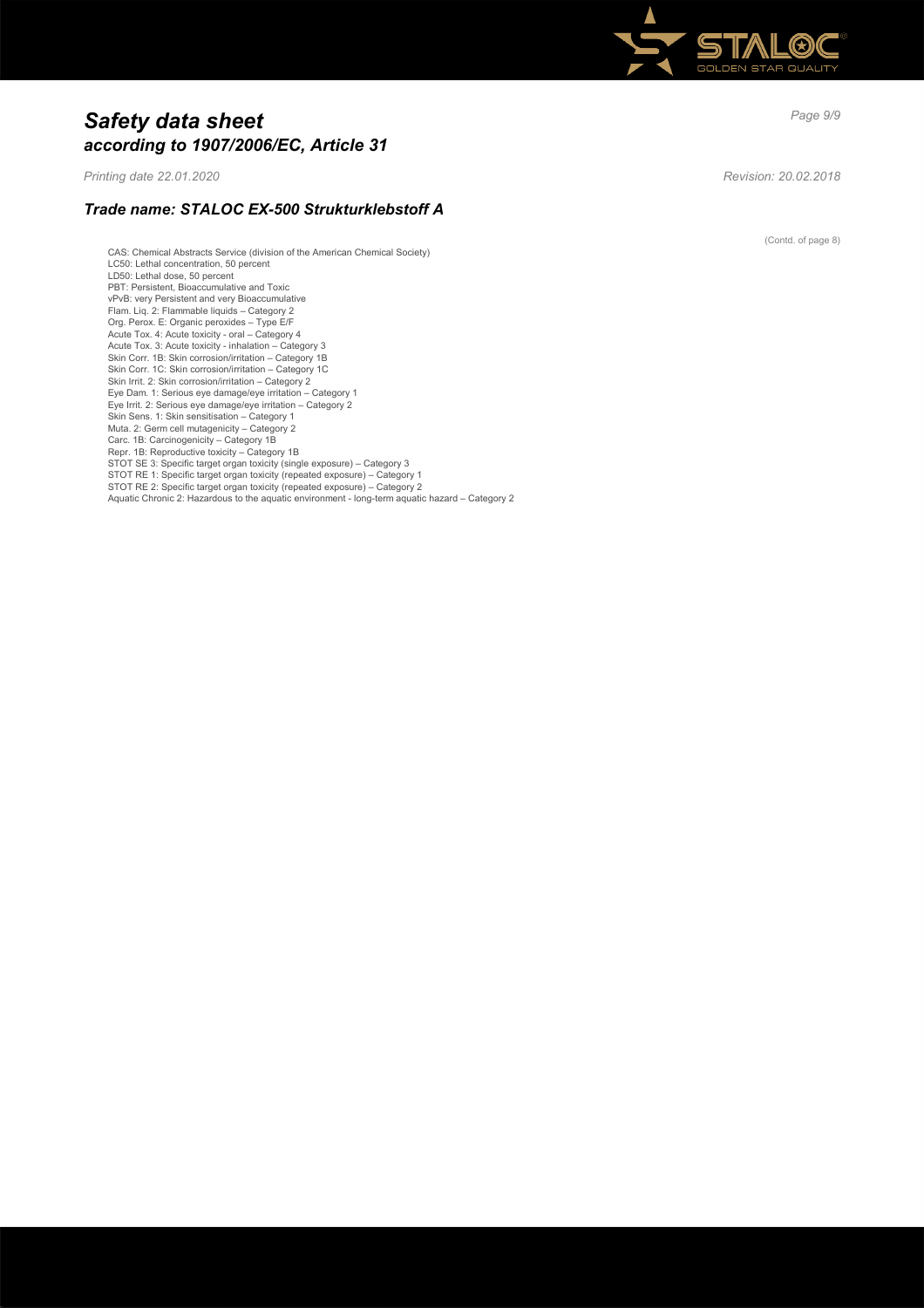

# *Page 1/8 Safety data sheet according to 1907/2006/EC, Article 31*

*Printing date 22.01.2020 Revision: 20.02.2018*

# *SECTION 1: Identification of the substance/mixture and of the company/ undertaking*

## · *1.1 Product identifier*

- · **Trade name:** *STALOC EX-500 Strukturklebstoff B*
- · **Article number:** EX-500 B
- · *1.2 Relevant identified uses of the substance or mixture and uses advised against*
- No further relevant information available.
- · **Application of the substance / the mixture** Adhesives

#### · *1.3 Details of the supplier of the safety data sheet*

#### · **Manufacturer/Supplier:**

Stankovsky Industrieprodukte Handels GmbH Flachenauergutstraße 8 4020 Linz AUSTRIA Tel.: +43 732 221877 e-Mail: office@staloc.com www.staloc.com

- **Further information obtainable from:** Product safety department
- 1.4 **Emergency telephone number:** EU emergency phone number: 112

# *SECTION 2: Hazards identification*

### · *2.1 Classification of the substance or mixture*

- · **Classification according to Regulation (EC) No 1272/2008**
- Flam. Liq. 2 H225 Highly flammable liquid and vapour.
- Skin Corr. 1A H314 Causes severe skin burns and eye damage.
- Eye Dam. 1 H318 Causes serious eye damage.
- Skin Sens. 1 H317 May cause an allergic skin reaction.
- STOT SE 3 H335 May cause respiratory irritation.

#### · *2.2 Label elements*

### Labelling according to Regulation (EC) No 1272/2008

The product is classified and labelled according to the CLP regulation.

# · **Hazard pictograms**



**Signal word** Danger

#### · **Hazard-determining components of labelling:**

methyl methacrylate methacrylic acid 2-hydroxyethyl methacrylate

#### · **Hazard statements**

H225 Highly flammable liquid and vapour. H314 Causes severe skin burns and eye damage. H317 May cause an allergic skin reaction. H335 May cause respiratory irritation.

#### · **Precautionary statements**

P101 If medical advice is needed, have product container or label at hand.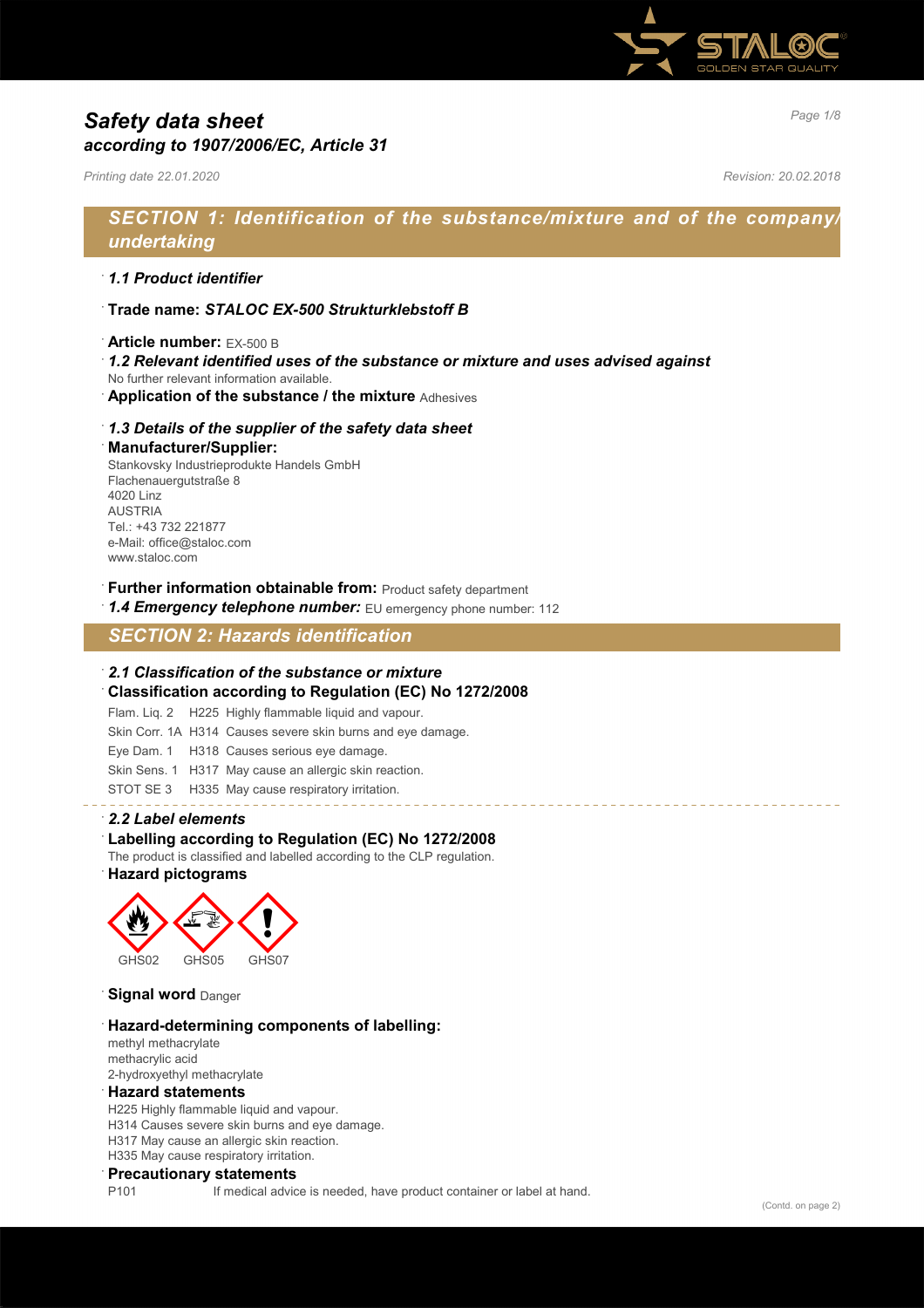

# *Page 2/8 Safety data sheet according to 1907/2006/EC, Article 31*

*Printing date 22.01.2020 Revision: 20.02.2018*

# *Trade name: STALOC EX-500 Strukturklebstoff B*

(Contd. of page 1) P102 Keep out of reach of children. P103 Read label before use. P303+P361+P353 IF ON SKIN (or hair): Take off immediately all contaminated clothing. Rinse skin with water [or shower]. P305+P351+P338 IF IN EYES: Rinse cautiously with water for several minutes. Remove contact lenses, if present and easy to do. Continue rinsing. P310 Immediately call a POISON CENTER/doctor.<br>P321 Specific treatment (see on this label) Specific treatment (see on this label). P362+P364 Take off contaminated clothing and wash it before reuse.<br>P405 Store locked up Store locked up. P501 Dispose of contents/container in accordance with local/regional/national/international regulations.

· *2.3 Other hazards*

# · **Results of PBT and vPvB assessment**

- **PBT**: Not applicable.
- **vPvB:** Not applicable

# *SECTION 3: Composition/information on ingredients*

### · *3.2 Chemical characterisation: Mixtures*

**Description:** Mixture of substances listed below with nonhazardous additions.

| Dangerous components:                                            |                                                                                                                               |            |
|------------------------------------------------------------------|-------------------------------------------------------------------------------------------------------------------------------|------------|
| CAS: 80-62-6<br>EINECS: 201-297-1<br>Index number: 607-035-00-6  | methyl methacrylate<br>Skin Sens. 1, H317; STOT SE 3, H335                                                                    | >50-≤100%  |
| CAS: 868-77-9<br>EINECS: 212-782-2<br>Index number: 607-124-00-X | 2-hydroxyethyl methacrylate<br>Skin Irrit. 2, H315; Eye Irrit. 2, H319; Skin Sens. 1, H317                                    | $>10-≤25%$ |
| CAS: 79-41-4                                                     | methacrylic acid<br>EINECS: 201-204-4<br>Index number: 607-088-00-5<br>Specific concentration limit: STOT SE 3; H335: C ≥ 1 % | $>10-≤25%$ |

Additional information: For the wording of the listed hazard phrases refer to section 16.

# *SECTION 4: First aid measures*

## · *4.1 Description of first aid measures*

General information: Immediately remove any clothing soiled by the product.

#### · **After inhalation:**

Supply fresh air and to be sure call for a doctor.

- In case of unconsciousness place patient stably in side position for transportation.
- After skin contact: Immediately wash with water and soap and rinse thoroughly.
- After eye contact: Rinse opened eye for several minutes under running water. Then consult a doctor.
- After swallowing: Drink plenty of water and provide fresh air. Call for a doctor immediately.
- **4.2 Most important symptoms and effects, both acute and delayed** No further relevant information available. · *4.3 Indication of any immediate medical attention and special treatment needed*
- No further relevant information available.

# *SECTION 5: Firefighting measures*

- · *5.1 Extinguishing media*
- · **Suitable extinguishing agents:** CO2, powder or water spray. Fight larger fires with water spray or alcohol resistant foam.
- **For safety reasons unsuitable extinguishing agents: Water with full jet**
- · *5.2 Special hazards arising from the substance or mixture*

During heating or in case of fire poisonous gases are produced.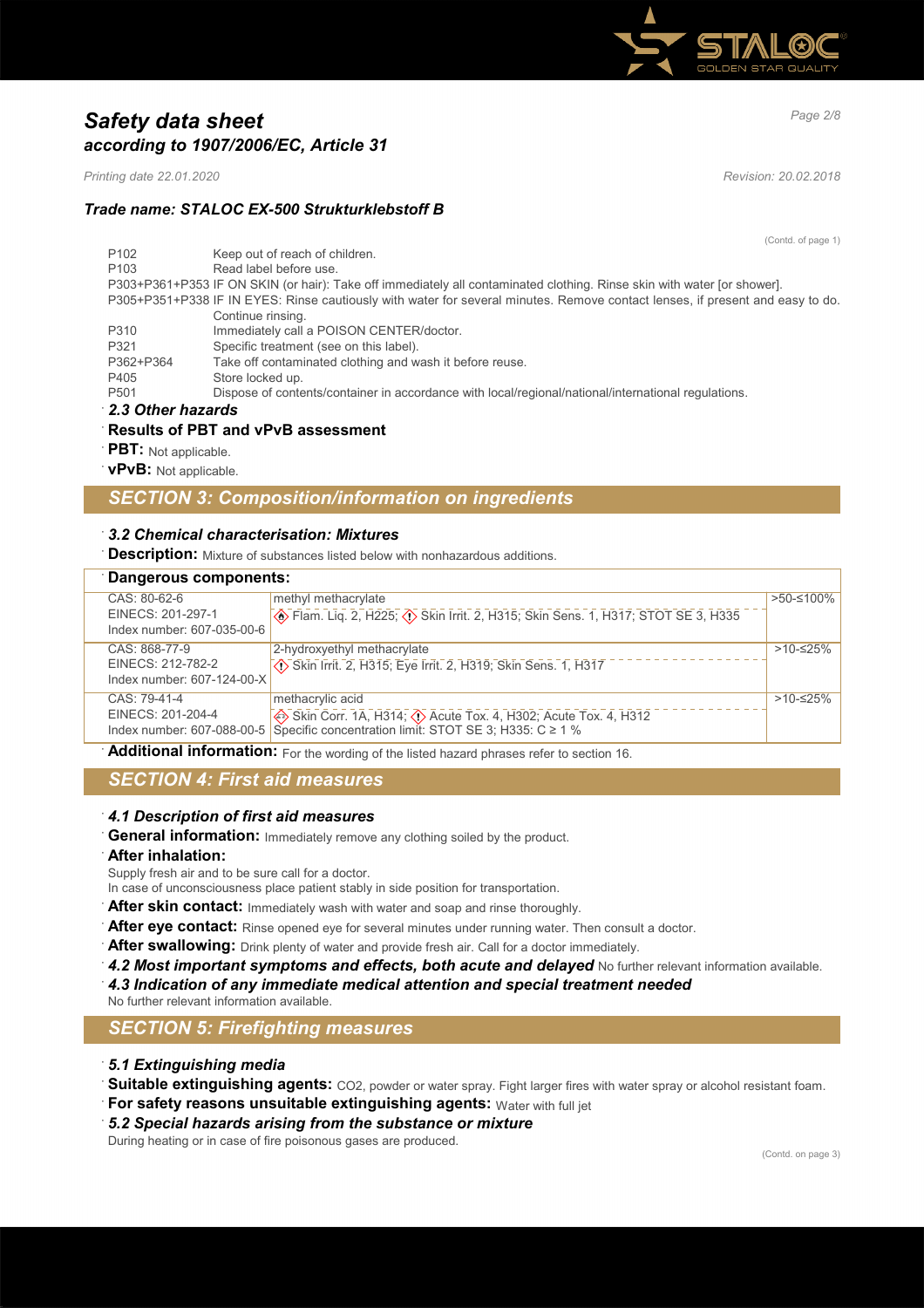

# *Page 3/8 Safety data sheet according to 1907/2006/EC, Article 31*

*Printing date 22.01.2020 Revision: 20.02.2018*

## *Trade name: STALOC EX-500 Strukturklebstoff B*

### · *5.3 Advice for firefighters*

Protective equipment: Mouth respiratory protective device.

# *SECTION 6: Accidental release measures*

#### · *6.1 Personal precautions, protective equipment and emergency procedures* Mount respiratory protective device.

Wear protective equipment. Keep unprotected persons away.

6.2 **Environmental precautions:** Do not allow to enter sewers/ surface or ground water.

# · *6.3 Methods and material for containment and cleaning up:*

Absorb with liquid-binding material (sand, diatomite, acid binders, universal binders, sawdust).

Use neutralising agent.

Dispose contaminated material as waste according to item 13. Ensure adequate ventilation.

#### · *6.4 Reference to other sections*

See Section 7 for information on safe handling. See Section 8 for information on personal protection equipment. See Section 13 for disposal information.

# *SECTION 7: Handling and storage*

#### · *7.1 Precautions for safe handling*

### Ensure good ventilation/exhaustion at the workplace.

Prevent formation of aerosols.

### · **Information about fire - and explosion protection:**

Keep ignition sources away - Do not smoke. Protect against electrostatic charges. Keep respiratory protective device available.

# · *7.2 Conditions for safe storage, including any incompatibilities*

· **Storage:**

**Requirements to be met by storerooms and receptacles:** Store in a cool location.

· **Information about storage in one common storage facility:** Not required.

#### · **Further information about storage conditions:**

Keep container tightly sealed.

Store in cool, dry conditions in well sealed receptacles.

**7.3 Specific end use(s)** No further relevant information available.

### *SECTION 8: Exposure controls/personal protection*

### · **Additional information about design of technical facilities:** No further data; see item 7.

#### · *8.1 Control parameters*

| Ingredients with limit values that require monitoring at the workplace: |  |
|-------------------------------------------------------------------------|--|
| 80-62-6 methyl methacrylate                                             |  |
| IOELV Short-term value: 100 ppm                                         |  |
| Long-term value: 50 ppm                                                 |  |
| - - ----<br>.<br>.                                                      |  |

Additional information: The lists valid during the making were used as basis.

#### · *8.2 Exposure controls*

#### · **Personal protective equipment:**

#### · **General protective and hygienic measures:**

Keep away from foodstuffs, beverages and feed. Immediately remove all soiled and contaminated clothing Wash hands before breaks and at the end of work. Avoid contact with the eyes.

(Contd. of page 2)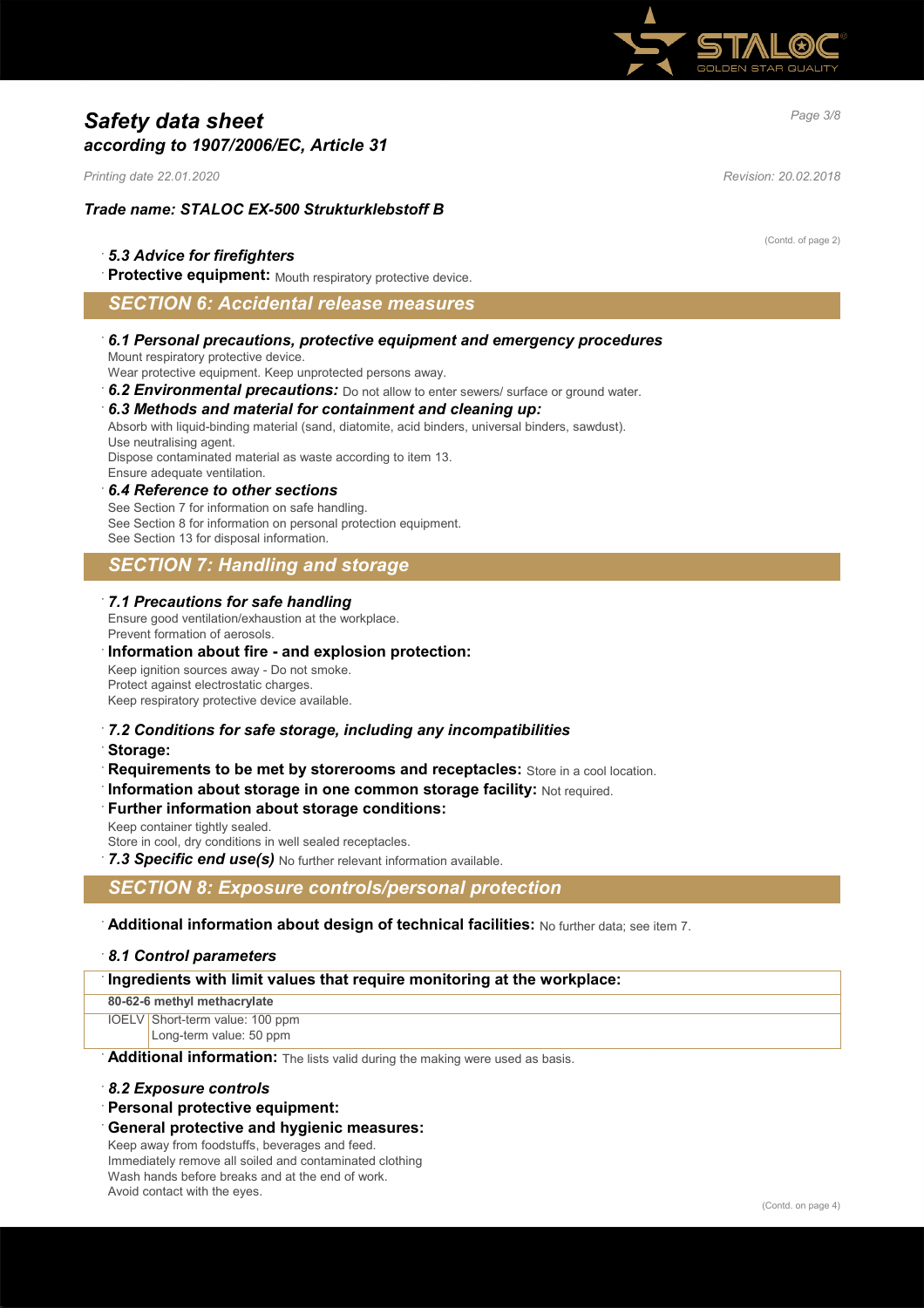

# *Page 4/8 Safety data sheet according to 1907/2006/EC, Article 31*

*Printing date 22.01.2020 Revision: 20.02.2018*

# *Trade name: STALOC EX-500 Strukturklebstoff B*

(Contd. of page 3)

Avoid contact with the eyes and skin.

### · **Respiratory protection:**

In case of brief exposure or low pollution use respiratory filter device. In case of intensive or longer exposure use self-contained respiratory protective device.

#### · **Protection of hands:**



Protective gloves

The glove material has to be impermeable and resistant to the product/ the substance/ the preparation. Due to missing tests no recommendation to the glove material can be given for the product/ the preparation/ the chemical mixture. Selection of the glove material on consideration of the penetration times, rates of diffusion and the degradation

#### · **Material of gloves**

The selection of the suitable gloves does not only depend on the material, but also on further marks of quality and varies from manufacturer to manufacturer. As the product is a preparation of several substances, the resistance of the glove material can not be calculated in advance and has therefore to be checked prior to the application.

#### · **Penetration time of glove material**

The exact break through time has to be found out by the manufacturer of the protective gloves and has to be observed.

#### · **Eye protection:**



Tightly sealed goggles

# *SECTION 9: Physical and chemical properties*

| 9.1 Information on basic physical and chemical properties<br><b>General Information</b> |                                                                                                |  |
|-----------------------------------------------------------------------------------------|------------------------------------------------------------------------------------------------|--|
| Appearance:                                                                             |                                                                                                |  |
| Form:                                                                                   | Fluid                                                                                          |  |
| Colour:                                                                                 | Colourless                                                                                     |  |
| <sup>.</sup> Odour:                                                                     | Characteristic                                                                                 |  |
| Odour threshold:                                                                        | Not determined.                                                                                |  |
| pH-value:                                                                               | Not determined.                                                                                |  |
| <b>Change in condition</b>                                                              |                                                                                                |  |
| <b>Melting point/freezing point:</b>                                                    | Undetermined.                                                                                  |  |
| Initial boiling point and boiling range: 101 °C                                         |                                                                                                |  |
| <b>Flash point:</b>                                                                     | $10^{\circ}$ C                                                                                 |  |
| Flammability (solid, gas):                                                              | Not applicable.                                                                                |  |
| <b>Ignition temperature:</b>                                                            | 430 °C                                                                                         |  |
| <b>Decomposition temperature:</b>                                                       | Not determined.                                                                                |  |
| Auto-ignition temperature:                                                              | Product is not selfigniting.                                                                   |  |
| <b>Explosive properties:</b>                                                            | Product is not explosive. However, formation of explosive air/vapour mixtures<br>are possible. |  |
| <b>Explosion limits:</b>                                                                |                                                                                                |  |
| Lower:                                                                                  | 2.1 Vol %                                                                                      |  |
| Upper:                                                                                  | 12.5 Vol %                                                                                     |  |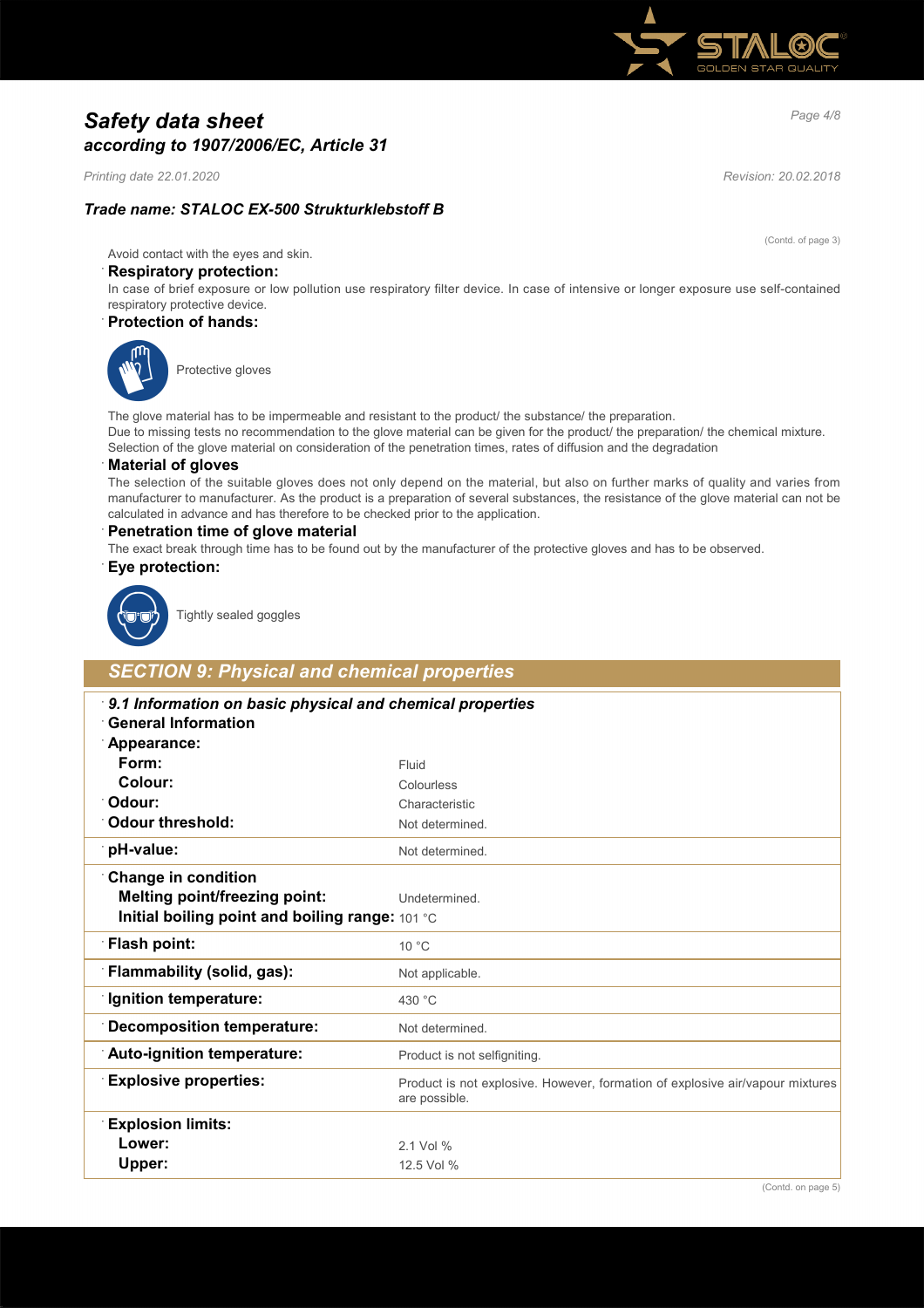

# *Page 5/8 Safety data sheet according to 1907/2006/EC, Article 31*

*Printing date 22.01.2020 Revision: 20.02.2018*

# *Trade name: STALOC EX-500 Strukturklebstoff B*

| (Contd. of page 4) |  |  |
|--------------------|--|--|
|--------------------|--|--|

| Vapour pressure at 20 °C:               | 47 hPa                                     |
|-----------------------------------------|--------------------------------------------|
| Density at 20 °C:                       | $0.97479$ g/cm <sup>3</sup>                |
| <b>Relative density</b>                 | Not determined.                            |
| <b>Vapour density</b>                   | Not determined.                            |
| <b>Evaporation rate</b>                 | Not determined.                            |
| <b>Solubility in / Miscibility with</b> |                                            |
| water:                                  | Not miscible or difficult to mix.          |
| Partition coefficient: n-octanol/water: | Not determined.                            |
| ∵Viscosity:                             |                                            |
| Dynamic at 20 °C:                       | 4.000 mPas                                 |
| Kinematic:                              | Not determined.                            |
| <b>Solvent content:</b>                 |                                            |
| Solids content:                         | $0.0\%$                                    |
| 9.2 Other information                   | No further relevant information available. |

# *SECTION 10: Stability and reactivity*

· *10.1 Reactivity* No further relevant information available.

- · *10.2 Chemical stability*
- · **Thermal decomposition / conditions to be avoided:** No decomposition if used according to specifications.
- · *10.3 Possibility of hazardous reactions* No dangerous reactions known.
- · *10.4 Conditions to avoid* No further relevant information available.
- · *10.5 Incompatible materials:* No further relevant information available.
- · *10.6 Hazardous decomposition products:* No dangerous decomposition products known.

# *SECTION 11: Toxicological information*

### · *11.1 Information on toxicological effects*

· **Acute toxicity** Based on available data, the classification criteria are not met.

| LD/LC50 values relevant for classification: |  |                                |  |  |  |
|---------------------------------------------|--|--------------------------------|--|--|--|
| 80-62-6 methyl methacrylate                 |  |                                |  |  |  |
| Oral                                        |  | LD50 7,872 mg/kg (rat)         |  |  |  |
| 868-77-9 2-hydroxyethyl methacrylate        |  |                                |  |  |  |
| Oral                                        |  | LD50 5,050 mg/kg (rat)         |  |  |  |
| 79-41-4 methacrylic acid                    |  |                                |  |  |  |
| Oral                                        |  | LD50 1,332 mg/kg (mouse)       |  |  |  |
|                                             |  | Dermal LD50 500 mg/kg (rabbit) |  |  |  |

# · **Primary irritant effect:**

- **Skin corrosion/irritation**
- Causes severe skin burns and eye damage.

# · **Serious eye damage/irritation**

Causes serious eye damage.

### · **Respiratory or skin sensitisation**

- May cause an allergic skin reaction.
- · **CMR effects (carcinogenity, mutagenicity and toxicity for reproduction)**
- Germ cell mutagenicity Based on available data, the classification criteria are not met.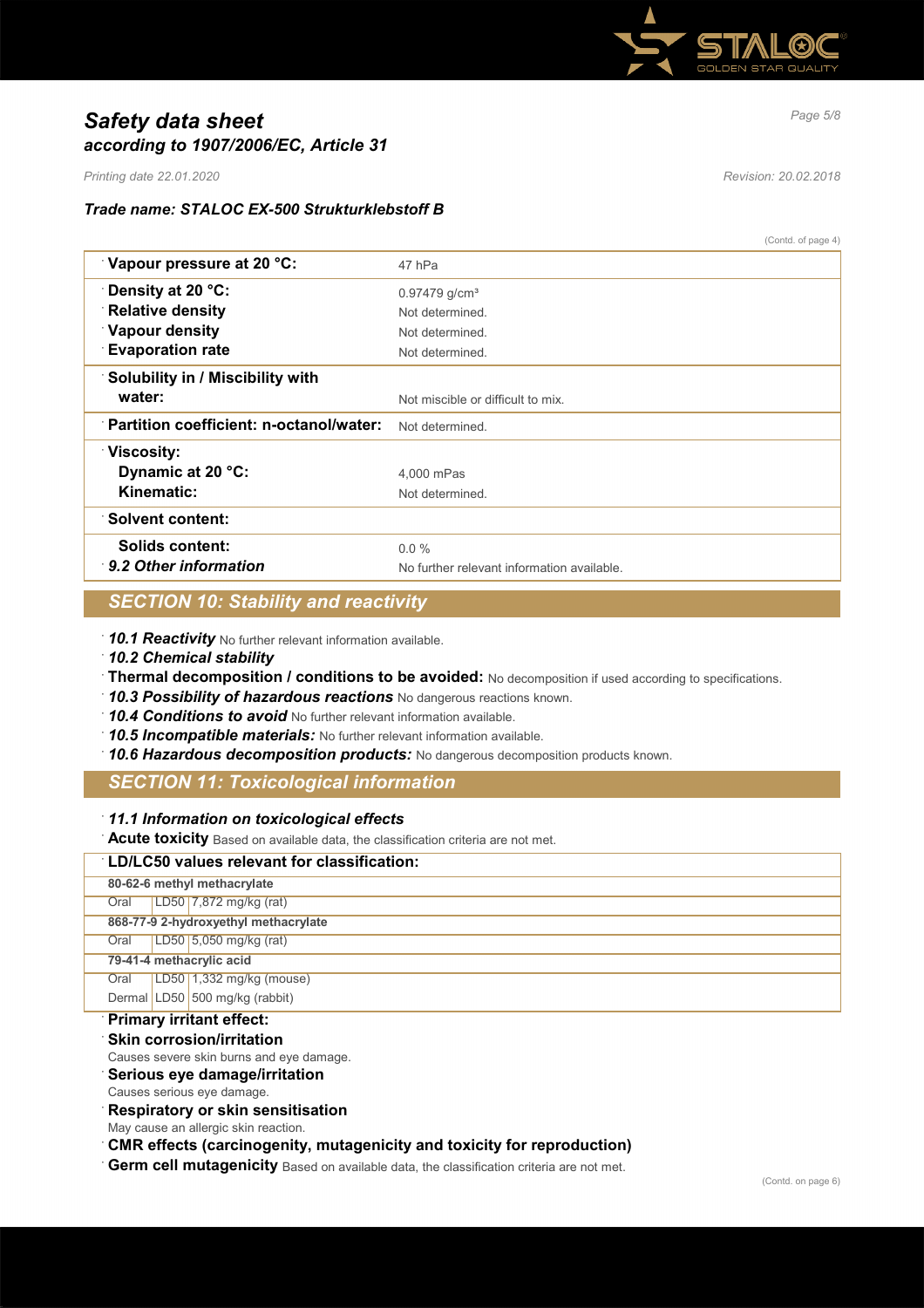

# *Page 6/8 Safety data sheet according to 1907/2006/EC, Article 31*

*Printing date 22.01.2020 Revision: 20.02.2018*

## *Trade name: STALOC EX-500 Strukturklebstoff B*

- · **Carcinogenicity** Based on available data, the classification criteria are not met.
- Reproductive toxicity Based on available data, the classification criteria are not met.
- · **STOT-single exposure**

May cause respiratory irritation.

**STOT-repeated exposure** Based on available data, the classification criteria are not met.

**Aspiration hazard** Based on available data, the classification criteria are not met.

## *SECTION 12: Ecological information*

- · *12.1 Toxicity*
- · **Aquatic toxicity:** No further relevant information available.
- · *12.2 Persistence and degradability* No further relevant information available.
- · *12.3 Bioaccumulative potential* No further relevant information available.
- · *12.4 Mobility in soil* No further relevant information available.
- · **Additional ecological information:**

#### · **General notes:**

Water hazard class 1 (German Regulation) (Self-assessment): slightly hazardous for water Do not allow undiluted product or large quantities of it to reach ground water, water course or sewage system. Must not reach sewage water or drainage ditch undiluted or unneutralised.

#### · *12.5 Results of PBT and vPvB assessment*

- **PBT:** Not applicable.
- · **vPvB:** Not applicable.
- · *12.6 Other adverse effects* No further relevant information available.

### *SECTION 13: Disposal considerations*

#### · *13.1 Waste treatment methods*

· **Recommendation** Must not be disposed together with household garbage. Do not allow product to reach sewage system.

### · **Uncleaned packaging:**

**Recommendation:** Disposal must be made according to official regulations.

| <b>SECTION 14: Transport information</b>  |                                                                                                                        |
|-------------------------------------------|------------------------------------------------------------------------------------------------------------------------|
| $\cdot$ 14.1 UN-Number<br>ADR, IMDG, IATA | <b>UN2924</b>                                                                                                          |
| 14.2 UN proper shipping name<br>∴ADR      | 2924 FLAMMABLE LIQUID, CORROSIVE, N.O.S. (METHYL<br>METHACRYLATE MONOMER, STABILIZED, METHACRYLIC ACID,<br>STABILIZED) |
| <b>IMDG, IATA</b>                         | FLAMMABLE LIQUID, CORROSIVE, N.O.S. (METHYL<br>METHACRYLATE MONOMER, STABILIZED, METHACRYLIC ACID,<br>STABILIZED)      |
| 14.3 Transport hazard class(es)           |                                                                                                                        |
| ∴ADR                                      |                                                                                                                        |
|                                           |                                                                                                                        |
| <b>Class</b>                              | 3 Flammable liquids.                                                                                                   |
|                                           | (Contd. on page 7)                                                                                                     |

(Contd. of page 5)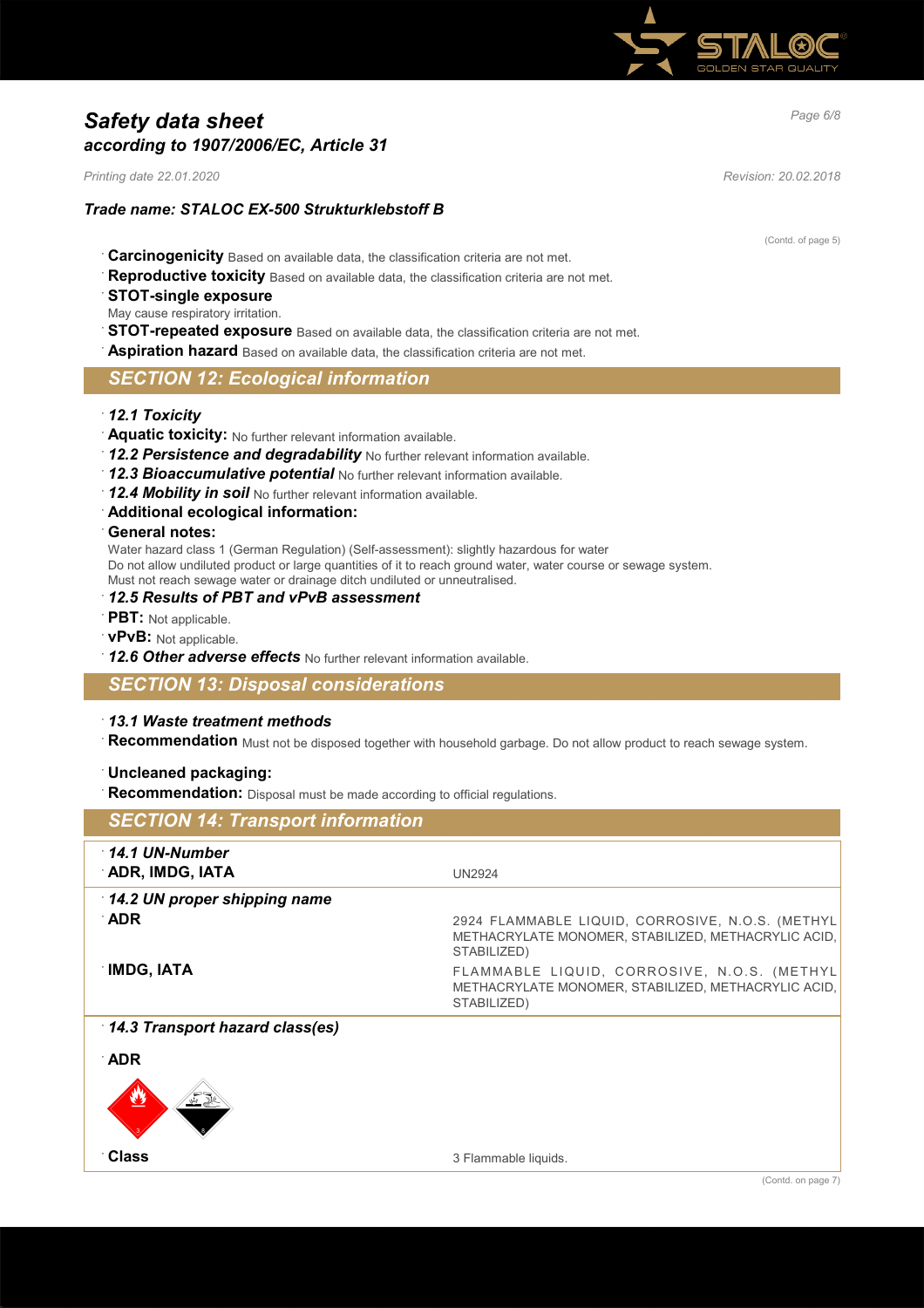

# *Page 7/8 Safety data sheet according to 1907/2006/EC, Article 31*

*Printing date 22.01.2020 Revision: 20.02.2018*

# *Trade name: STALOC EX-500 Strukturklebstoff B*

|                                                            | (Contd. of page 6)                                                                                                                   |  |  |  |
|------------------------------------------------------------|--------------------------------------------------------------------------------------------------------------------------------------|--|--|--|
| ∶Label                                                     | $3 + 8$                                                                                                                              |  |  |  |
| <b>IMDG</b>                                                |                                                                                                                                      |  |  |  |
|                                                            |                                                                                                                                      |  |  |  |
|                                                            |                                                                                                                                      |  |  |  |
|                                                            |                                                                                                                                      |  |  |  |
| <b>Class</b><br>∵Label                                     | 3 Flammable liquids.<br>3/8                                                                                                          |  |  |  |
|                                                            |                                                                                                                                      |  |  |  |
| <b>NATA</b>                                                |                                                                                                                                      |  |  |  |
|                                                            |                                                                                                                                      |  |  |  |
| <b>Class</b>                                               | 3 Flammable liquids.                                                                                                                 |  |  |  |
| Label                                                      | 3(8)                                                                                                                                 |  |  |  |
| 14.4 Packing group                                         |                                                                                                                                      |  |  |  |
| <b>ADR, IMDG, IATA</b>                                     | $\mathbf{H}$                                                                                                                         |  |  |  |
| 14.5 Environmental hazards:                                | Not applicable.                                                                                                                      |  |  |  |
| 14.6 Special precautions for user                          | Warning: Flammable liquids.                                                                                                          |  |  |  |
| Danger code (Kemler):<br><b>EMS Number:</b>                | 338                                                                                                                                  |  |  |  |
| <b>Segregation groups</b>                                  | $F-E$ , S-C<br>Acids                                                                                                                 |  |  |  |
| <b>Stowage Category</b>                                    | B                                                                                                                                    |  |  |  |
| <b>Stowage Code</b>                                        | SW2 Clear of living quarters.                                                                                                        |  |  |  |
| 14.7 Transport in bulk according to Annex II of            |                                                                                                                                      |  |  |  |
| <b>Marpol and the IBC Code</b>                             | Not applicable.                                                                                                                      |  |  |  |
| Transport/Additional information:                          |                                                                                                                                      |  |  |  |
| <b>ADR</b>                                                 |                                                                                                                                      |  |  |  |
| Limited quantities (LQ)<br><b>Excepted quantities (EQ)</b> | 1L                                                                                                                                   |  |  |  |
|                                                            | Code: E2<br>Maximum net quantity per inner packaging: 30 ml                                                                          |  |  |  |
| <b>Transport category</b>                                  | Maximum net quantity per outer packaging: 500 ml<br>2                                                                                |  |  |  |
| <b>Tunnel restriction code</b>                             | D/E                                                                                                                                  |  |  |  |
| ∴IMDG                                                      |                                                                                                                                      |  |  |  |
| Limited quantities (LQ)                                    | 1L                                                                                                                                   |  |  |  |
| <b>Excepted quantities (EQ)</b>                            | Code: E2                                                                                                                             |  |  |  |
|                                                            | Maximum net quantity per inner packaging: 30 ml<br>Maximum net quantity per outer packaging: 500 ml                                  |  |  |  |
| <b>UN "Model Regulation":</b>                              | UN 2924 FLAMMABLE LIQUID, CORROSIVE, N.O.S. (METHYL<br>METHACRYLATE MONOMER, STABILIZED, METHACRYLIC ACID,<br>STABILIZED), 3 (8), II |  |  |  |
|                                                            |                                                                                                                                      |  |  |  |